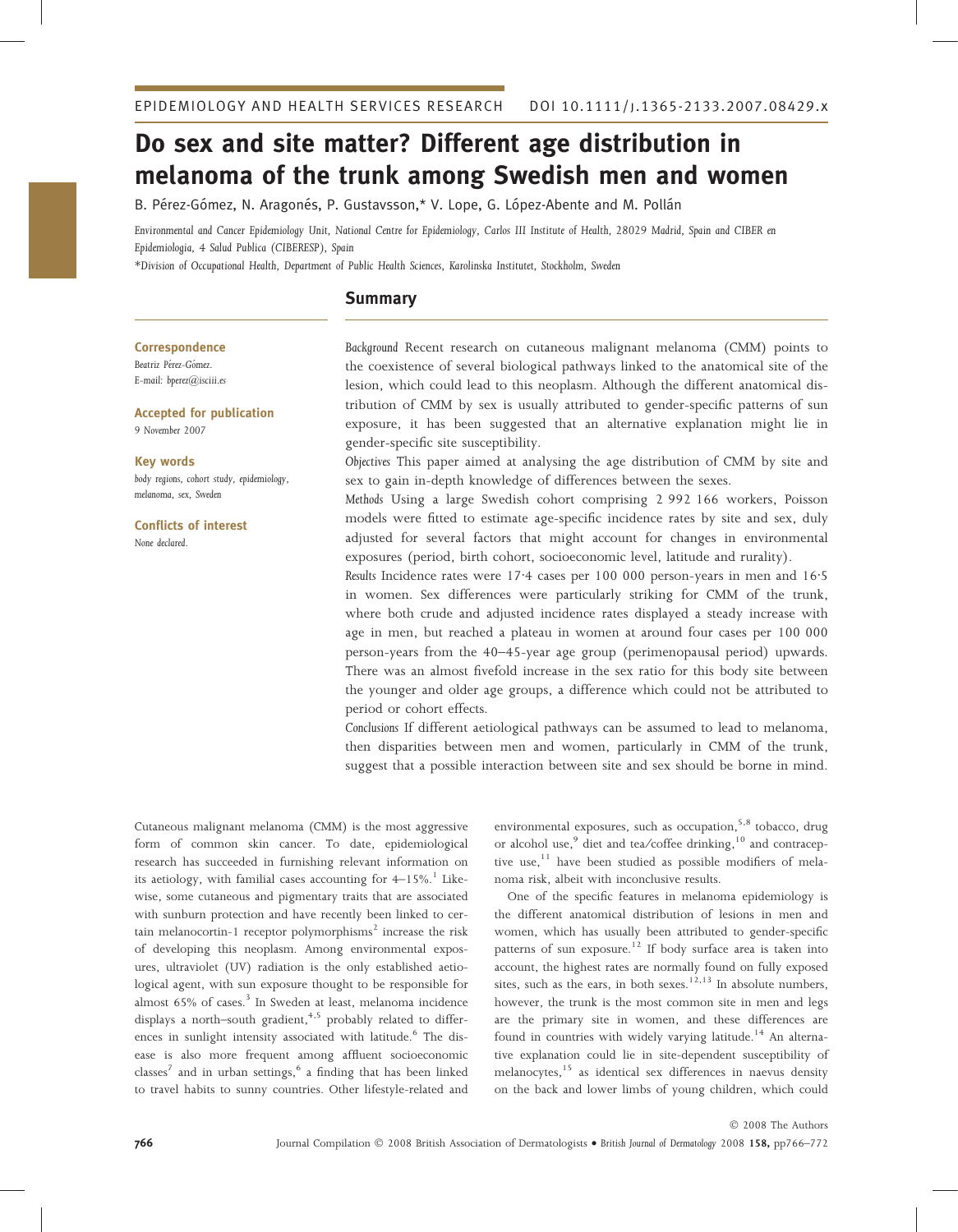not be explained by differences in personal sun exposure, have recently been described in countries such as Australia<sup>16</sup> and Canada,<sup>17</sup> and in Central and Southern Europe.<sup>18</sup> According to Autier et al.,<sup>18</sup> this could imply that sex-related differences in sun-exposure behaviours, dressing or clothing would merely add their effects to an inherited sex-dependent propensity to develop naevi – or melanoma – at any given body site. The relatively new insight provided by molecular epidemiology has added interesting data to the overall picture. Several authors have suggested the coexistence of different site-related biological pathways leading to melanoma,<sup>19</sup> which could explain why the relevance of some known risk factors differs by anatomical location.20–23

As in all other neoplasms, another fundamental risk factor in melanoma epidemiology is age. However, explanations of changes in age-related risk are not straightforward, as they may reflect biological changes due to the ageing process as well as cumulative and/or temporal changes in environmental exposures. In this respect, differences in age-related risk between the sexes could be due to sex-specific age-related body changes, or to variable gender-specific patterns of exposure. To date, several papers have included a breakdown of age-related rates by sex within their descriptive analysis of melanoma,<sup>13,24,25</sup> yet none has specifically focused on the differences between them or considered additional known confounding factors linked to sun exposure.

This paper aimed at analysing the age distribution of CMM by site and sex to gain in-depth knowledge of differences between the sexes. For this purpose, we took advantage of a large Swedish occupational retrospective cohort<sup>26</sup> to estimate age-specific incidence rates adjusted for several factors that might indirectly account for some environmental exposures (i.e. temporal variations in sun-exposure patterns associated with birth cohort or period of diagnosis, socioeconomic level and rurality, as proxies of intermittent UV exposures due to sunbathing on holiday trips or due to latitude, which reflects constant UV residential radiation).

## Materials and methods

The base population for this retrospective cohort was made up of all Swedish men and women who reported being gainfully employed at the time of the 1970 census, present in the 1960 census, and still alive and aged 25–64 years on 1 January 1971. The cohort included 1 890 497 men and 1 101 669 women followed up until the end of 1989.

Information was drawn from two linked data sets, namely: (i) the Swedish Cancer Environment Register, with information on incident cases (from the Swedish Cancer Registry, founded in 1958, which covers the entire population of Sweden; overall reporting to this registry, compulsory for all health providers, is estimated to be 96% of all diagnosed cases), including a number of demographic variables from the 1960 and 1970 censuses, which were used to compute specific rate numerators; and (ii) a background population register, comprising all individuals in both the

1970 and 1960 censuses, with information on occupation and residence in 1970 and, where applicable, date of death. This register was used to calculate specific rate denominators. Immigrants have been estimated to represent less than 1% of this cohort because in Sweden immigration occurred mainly after 1960.<sup>27</sup> A detailed description of the record linkage between these two registers will be found elsewhere.<sup>28</sup>

Melanoma was coded under rubric 190 of the International Classification of Diseases (7th revision). The fourth digit specifies body site. In situ melanomas are included. All head and neck melanomas were analysed jointly. CMMs with multiple or unspecified sites represented  $0.7\%$  and  $10.6\%$  of all registered melanomas in men, and  $0.4\%$  and  $9.8\%$  in women. These cases were not included in the site-specific analysis.

Occupation was classified according to the Nordic Classification of Occupations. Each occupation is represented by a three-digit number. The first digit refers to one of 10 major occupational sectors (0–9), where higher numbers indicate manual occupations and lower numbers nonmanual occupations, often requiring longer education and associated with a higher socioeconomic status. Person-years were accumulated from 1971 until date of death or up to year-end 1989. The overall person-time that each person contributed to the study was allocated to the corresponding cells of the variables of stratification, namely: sex; occupational sector – used as a surrogate of socioeconomic level; county and size of town of residence in 1970 (under 2000, 2000–20 000, 20 000–100 000 and > 100 000 inhabitants); 5-year age-group; and the calendar period (1971–75, 1976–80, 1981–85 and 1986–89). Age and period were time-dependent variables. The exact number of person-years was computed.

Swedish counties were classified into low, medium or high risk for melanoma using a Poisson model adjusted for sex, age, period, occupational sector and town size, and taking the cohort's overall incidence as reference. This classification was also geographically meaningful, with low risks in the north, and all the high risks in Sweden's southern counties.<sup>5</sup>

Initially, we calculated crude age-specific and age-adjusted rates for each anatomical site by sex, taking the European standard population as reference, as well as sex incidence rate ratios.

In a second step, multivariate age–period–cohort log-linear Poisson models were fitted, including geographical area, occupational sector and town size as additional confounding factors, in order to estimate the adjusted age-specific incidence rates. Separate models were constructed for each site and sex. The linear relationship linking age, period and cohort means that any model which includes all three factors simultaneously may have infinite solutions (nonidentifiability problem).<sup>29</sup> There have been multiple methodological approaches to this problem: one of the most common is the solution proposed by De Carli and La Vecchia,<sup>30</sup> which was used in this case. However, our study was based on a fixed cohort, in that all the members entered at a specific point in time. Consequently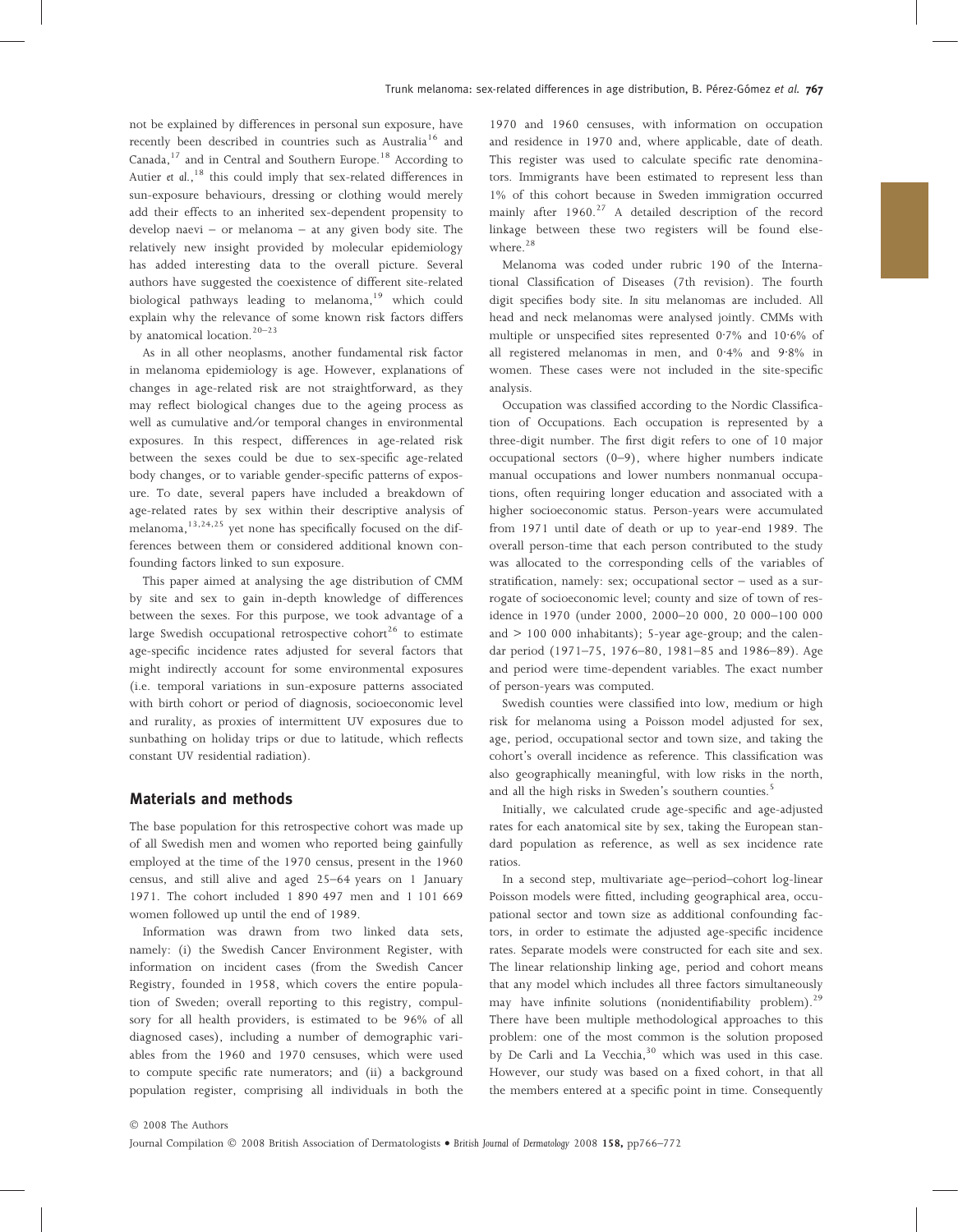only those age groups that were present throughout the entire study, namely from 40 to 65 years, could be used in this last analysis.

## Results

Across follow-up, 6187 cases of CMM were observed among men, with trunk accounting for 51%, head/neck and upper limbs for 12% each, and lower limbs for an additional 11%. Among women, 3598 cases of CMM were diagnosed, with lower limbs being the most frequent location (38%), followed by trunk  $(23%)$ , upper limbs  $(18%)$  and, finally, head/neck  $(11\%)$ .

For all melanoma cases, incidence rates in the cohort were 17<sup>-4</sup> cases per 100 000 person-years among men and 16<sup>-5</sup> per 100 000 person-years among women, and the sex incidence rate ratio was  $1.05$ . Table 1 shows crude age-specific and age-adjusted incidence rates by body site and sex, along with sex ratios by site. Head and neck risks displayed an exponential increase with age in both sexes, and an analogous, although less marked, trend could be seen for the upper limbs. The most striking point, however, was the difference between men and women in CMM of the trunk: both registered similar rates until age 40–45 years but the trends proved completely different thereafter. While incidence rates in men aged over 40 years registered an increase of 15% [95% confidence interval (CI) 13–17] with each age group, in women they remained stable as from age 40 years  $(-0.04\%; 95\% \text{ CI}$  $-0.08$  to 0.00). While there was an almost fivefold increase in the sex ratio for this body site between the younger and older age groups, only small variations with age were observed for other sites. Lastly, rates for the lower limbs increased until ages 45–49 years and levelled off thereafter in both sexes, although among men incidence rates registered a further rise in the oldest age groups.

Figure 1 depicts the age-specific rates by site and sex obtained from age–cohort–period Poisson models, which were also adjusted for town size, geographical distribution and socioeconomic level, as indirect estimators of environmental sun exposure. Again, clear differences between the two sexes were seen in respect of the trunk: whereas there were small changes in risk with age among women in contrast to a steady rise among men, this possible interaction was not in evidence for the other sites.

#### **Discussion**

The size of our cohort, and the large number of cases registered due to the high CMM incidence in Sweden, $31$  rendered it possible to study differences in age incidence patterns between sexes and among sites simultaneously. Our results confirm a different site distribution of CMM by sex and show that in melanoma of the trunk, age distribution clearly differs between men and women. These differences, which are attributable neither to cohort or period effects nor, probably, to sun-exposure patterns, suggest that gender might – for this site, at least – be playing the role of a modifying factor and should therefore be taken into account.

As sun exposure and personal susceptibility are the main risk factors for melanoma, the lack of direct personal data on these might be seen as a relevant limitation in our study. However, genetic susceptibility or skin characteristics would hardly account for the sex differences observed in trunk melanomas. The homogeneity of the population and the relatively low immigration rate across the study period reduce possible confounding due to racial patterns. With regard to individual sun exposure, regular or intermittent, our data furnish indirect information that might enable this to be taken into account. Firstly, given the relationship between latitude and UV radiation,<sup>6</sup> regular exposure to sunlight would be partly reflected by the geographical location of each subject's town of residence. Secondly, holiday travel to sunny countries, a factor known to be the main source of intermittent sun exposure among Swedish subjects, can at least be partly considered, as town size has been shown to be a good surrogate for frequency of foreign travel, estimated on the basis of passport use.<sup>4</sup> Moreover, the occupational nature of our cohort allowed us to include occupational sector in our models as a surrogate for socioeconomic level. In this connection, a significant correlation between high travelling frequency and high educational level<sup>6</sup> or higher social class<sup>7</sup> has also been reported. However, the exclusion of the unemployed population may perhaps entail a certain selection bias, particularly in women, as working women might differ from home-makers in many lifestyle-related factors.<sup>32</sup>

In general, differences in anatomical distribution between men and women have been considered a result of clothing patterns. Distribution of naevi in young children does not support this clothing-related explanation, however, as the same sex differences in naevus density on the back and lower limbs of young children, which could not be explained by their differences in personal sun exposure, have been reported.<sup>16,18</sup> There are additional inconsistent points in this theory: although the higher proportion of cases in legs in women might be partially explained by the low sun protection afforded by women's stockings,<sup>33</sup> the remarkable predominance of the trunk among other sites in men is not so easily explained. Recreational male activities that normally bare the trunk also imply the use of shorts or swimming trunks, thus exposing the legs to the sun's rays. Moreover, Chen et  $al.^{34}$  also found that neither site-specific sunburns nor water-activity clothing habits could explain sex differences in melanoma risk among sites. Besides, sun exposure of the trunk does not vary that much between men and women: on the beach, female onepiece swimsuits partially hide the trunk, but women frequently wear bikinis or even go topless, and summer female casual clothes often leave part of the back and front of the trunk exposed to the sun.

Another possible explanation could be a more frequent use of sunscreen, sunblock and sun creams among women, but the possible preventive effect of these products for this neoplasm remains unclear.<sup>35</sup> Thus, if site-specific sun exposure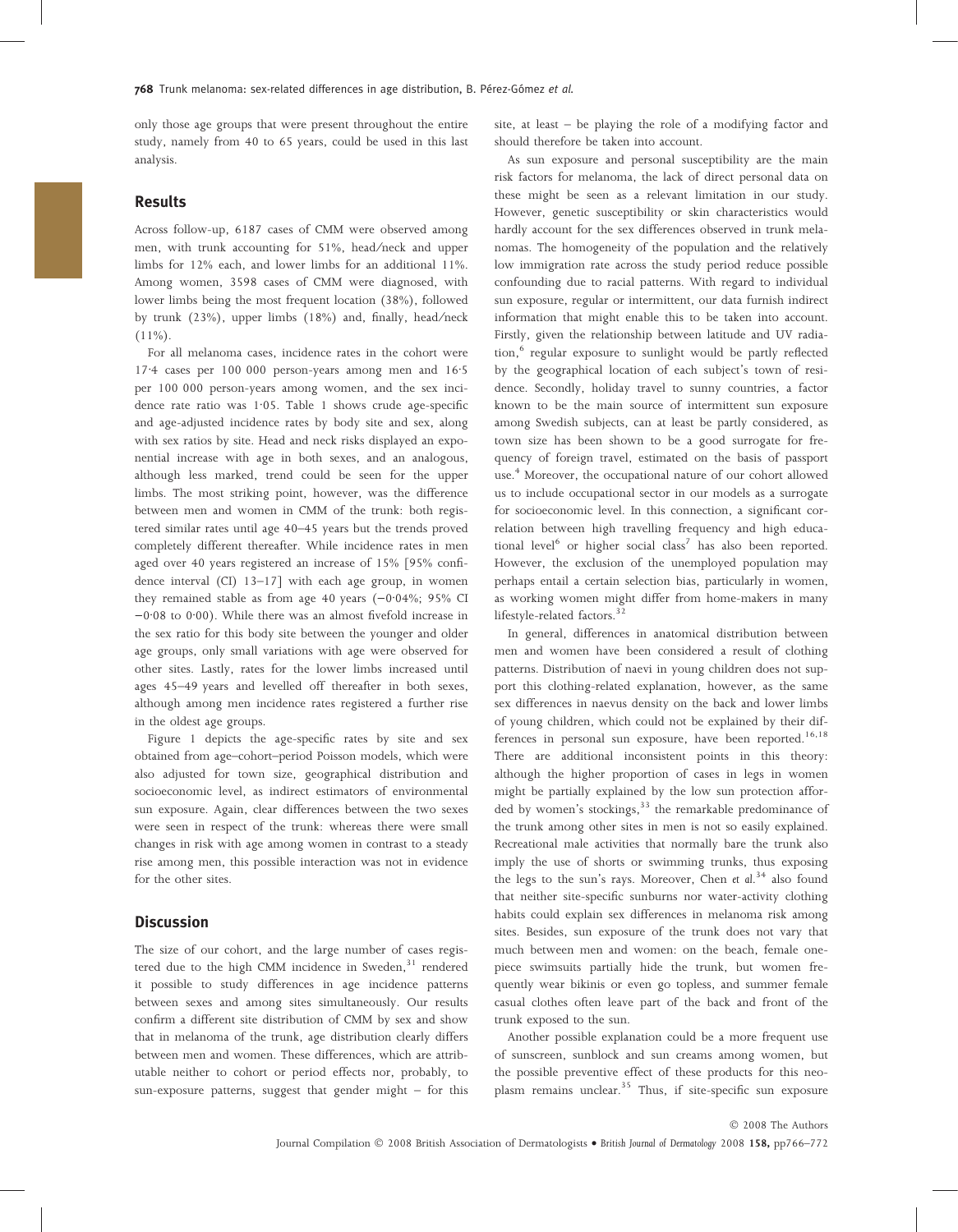Table 1 Age-specific and age-adjusted incidence rates of melanoma by sex and anatomical location in a Swedish occupational cohort. Cases per 100 000 person-years

| Age cohort<br>(years) | Men            |        |                 | Women          |      |                 | Sex      |
|-----------------------|----------------|--------|-----------------|----------------|------|-----------------|----------|
|                       | Cases          | Rate   | 95% CI          | Cases          | Rate | 95% CI          | ratio    |
| Head and neck         |                |        |                 |                |      |                 |          |
| Age-specific rates    |                |        |                 |                |      |                 |          |
| $25 - 29$             | 6              | 0.49   | $0.18 - 1.07$   | $\overline{4}$ | 0.48 | $0.13 - 1.23$   | 1.03     |
| $30 - 34$             | 11             | 0.47   | $0.23 - 0.83$   | 10             | 0.68 | $0.32 - 1.24$   | 0.69     |
| $35 - 39$             | 29             | 0.86   | $0.58 - 1.24$   | 14             | 0.68 | $0.37 - 1.14$   | 1.27     |
| $40 - 44$             | 40             | 0.96   | $0.69 - 1.31$   | 17             | 0.67 | $0.39 - 1.07$   | 1.45     |
| $45 - 49$             | 51             | 1.28   | $0.95 - 1.68$   | 29             | 1.16 | $0.78 - 1.67$   | $1-10$   |
| $50 - 54$             | 64             | 1.58   | $1.22 - 2.02$   | 36             | 1.35 | $0.95 - 1.88$   | $1 - 17$ |
| $55 - 59$             | 101            | 2.47   | $2.01 - 3.00$   | 43             | 1.59 | $1.15 - 2.15$   | 1.55     |
| $60 - 64$             | 120            | 3.05   | $2.53 - 3.64$   | 66             | 2.67 | $2.06 - 3.40$   | 1.14     |
| $65 - 69$             | 140            | 4.32   | $3.64 - 5.10$   | 83             | 4.39 | $3.50 - 5.45$   | 0.98     |
| $70 - 74$             | 111            | 5.80   | $4.77 - 6.99$   | 57             | 5.20 | $3.94 - 6.73$   | $1 - 12$ |
| $\geq 75$             | 108            | 10.25  | $8.41 - 12.38$  | 40             | 6.85 | $4.89 - 9.32$   | 1.50     |
| Age-adjusted rate     | 781            | 2.38   | $2.379 - 2.381$ | 399            | 1.90 | $1.899 - 1.901$ | 1.25     |
| Trunk                 |                |        |                 |                |      |                 |          |
| Age-specific rates    |                |        |                 |                |      |                 |          |
| $25 - 29$             | 20             | 1.65   | $1.01 - 2.54$   | 16             | 1.92 | $1.10 - 3.12$   | 0.86     |
| $30 - 34$             | 59             | 2.50   | $1.90 - 3.22$   | 40             | 2.71 | $1.93 - 3.69$   | 0.92     |
| $35 - 39$             | 136            | 4.05   | $3.40 - 4.79$   | 60             | 2.92 | $2.23 - 3.75$   | 1.39     |
| $40 - 44$             | 239            | 5.76   | $5.06 - 6.54$   | 115            | 4.51 | $3.72 - 5.41$   | 1.28     |
| $45 - 49$             | 337            | 8.46   | $7.58 - 9.41$   | 120            | 4.82 | $3.99 - 5.76$   | 1.76     |
| $50 - 54$             | 417            | 10.29  | $9.32 - 11.33$  | 123            | 4.63 | $3.85 - 5.52$   | 2.22     |
| $55 - 59$             | 486            | 11.88  | $10.84 - 12.98$ | 114            | 4.22 | $3.48 - 5.07$   | 2.81     |
| $60 - 64$             | 517            | 13.12  | $12.01 - 14.30$ | 114            | 4.61 | $3.80 - 5.54$   | 2.85     |
| $65 - 69$             | 480            | 14.83  | $13.53 - 16.21$ | 68             | 3.60 | $2.80 - 4.56$   | 4.12     |
| $70 - 74$             | 296            | 15.47  | $13.76 - 17.33$ | 38             | 3.47 | $2.45 - 4.76$   | 4.46     |
| $\geq 75$             | 177            | 16.81  | $14.42 - 19.47$ | 24             | 4.11 | $2.63 - 6.11$   | 4.09     |
| Age-adjusted rate     | 3164           | 8.39   | $8.387 - 8.393$ | 832            | 3.72 | $3.718 - 3.721$ | 2.26     |
| <b>Upper limbs</b>    |                |        |                 |                |      |                 |          |
| Age-specific rates    |                |        |                 |                |      |                 |          |
| $25 - 29$             | $\overline{4}$ | 0.33   | $0.09 - 0.84$   | 5              | 0.60 | $0.19 - 1.40$   | 0.55     |
| $30 - 34$             | 15             | 0.63   | $0.36 - 1.05$   | 17             | 1.15 | $0.67 - 1.84$   | 0.55     |
| $35 - 39$             | 35             | 1.04   | $0.73 - 1.45$   | 40             | 1.94 | $1.39 - 2.65$   | 0.54     |
| $40 - 44$             | 65             | 1.57   | $1.21 - 2.00$   | 80             | 3.13 | $2.49 - 3.90$   | 0.50     |
| $45 - 49$             | 79             | 1.98   | $1.57 - 2.47$   | 67             | 2.69 | $2.08 - 3.42$   | 0.74     |
| $50 - 54$             | 92             | 2.27   | $1.83 - 2.78$   | 74             | 2.79 | $2.19 - 3.50$   | 0.81     |
| $55 - 59$             | 95             | 2.32   | $1.88 - 2.84$   | 83             | 3.08 | $2.45 - 3.81$   | 0.75     |
| $60 - 64$             | 121            | 3.07   | $2.55 - 3.67$   | 96             | 3.88 | $3.15 - 4.74$   | 0.79     |
| $65 - 69$             | 128            | 3.95   | $3.30 - 4.70$   | 85             | 4.50 | $3.59 - 5.56$   | 0.88     |
| $70 - 74$             | 93             | 4.86   | $3.92 - 5.95$   | 64             | 5.84 | $4.49 - 7.45$   | 0.83     |
| $\geq 75$             | 50             | 4.75   | $3.52 - 6.26$   | 37             | 6.33 | $4.46 - 8.73$   | 0.75     |
| Age-adjusted rate     | 777            | 2.10   | $2.099 - 2.101$ | 648            | 2.83 | $2.829 - 2.831$ | 0.74     |
| Lower limbs           |                |        |                 |                |      |                 |          |
| Age-specific rates    |                |        |                 |                |      |                 |          |
| $25 - 29$             | 5              | 0.41   | $0.13 - 0.96$   | 13             | 1.56 | $0.83 - 2.67$   | 0.26     |
| $30 - 34$             | 25             | $1.06$ | $0.68 - 1.56$   | 58             | 3.93 | $2.98 - 5.07$   | 0.27     |
| $35 - 39$             | 46             | 1.37   | $1.00 - 1.83$   | 100            | 4.86 | $3.96 - 5.91$   | 0.28     |
| $40 - 44$             | 64             | 1.54   | $1.19 - 1.97$   | 156            | 6.11 | $5.19 - 7.15$   | 0.25     |
| $45 - 49$             | 102            | 2.56   | $2.09 - 3.11$   | 185            | 7.43 | $6.40 - 8.58$   | 0.34     |
| $50 - 54$             | 68             | 1.68   | $1.30 - 2.13$   | 179            | 6.74 | $5.79 - 7.80$   | 0.25     |
| $55 - 59$             | 91             | 2.22   | $1.79 - 2.73$   | 194            | 7.19 | $6.21 - 8.27$   | 0.31     |
| $60 - 64$             | 84             | 2.13   | $1.70 - 2.64$   | 183            | 7.40 | $6.37 - 8.56$   | 0.29     |
| $65 - 59$             | 96             | 2.97   | $2.40 - 3.62$   | 153            | 8.10 | $6.87 - 9.49$   | 0.37     |
| $70 - 74$             | 75             | 3.92   | $3.08 - 4.91$   | 83             | 7.57 | $6.03 - 9.38$   | 0.52     |
| $\geq 75$             | 42             | 3.99   | $3.52 - 6.60$   | 49             | 8.39 | $6.21 - 11.09$  | 0.48     |
| Age-adjusted rate     | 698            | 1.89   | $1.889 - 1.891$ | 1353           | 6.04 | $6.037 - 6.042$ | 0.31     |

CI, confidence interval.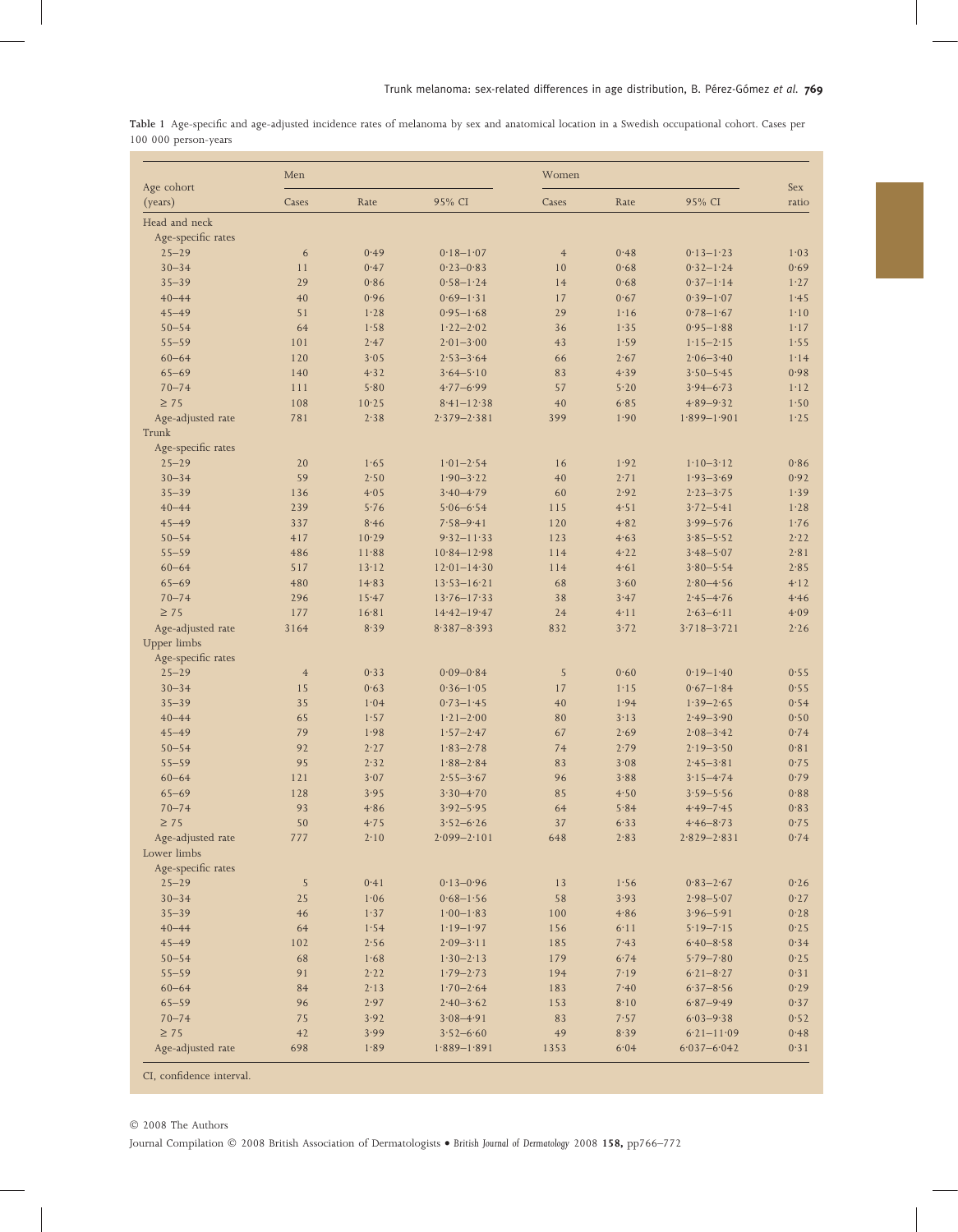770 Trunk melanoma: sex-related differences in age distribution, B. Pérez-Gómez et al.



Fig 1. Cutaneous malignant melanoma incidence by site and sex in a Swedish cohort: age-specific sites adjusted for period of diagnosis, birth cohort, socioeconomic level, town size and geographical distribution.

were the main causal factor, a more uniform pattern in trunk melanoma should be expected in both sexes, yet in our cohort the male ⁄female incidence ratio for this site was > 2.

Indeed, the relationship between sun and melanoma site has not been fully elucidated. Although Chen et al.<sup>34</sup> observed that history of sunburn at any given body site was specifically related to the development of malignant melanoma at that same site, it is not yet clear whether the sun–CMM association is site specific or, alternatively, whether there is a susceptibility to this neoplasm at certain sites which can be triggered by any solar exposure and thereby increase melanoma risk.<sup>36</sup> Trunk melanomas might have differential characteristics, as they are more often associated with pre-existing naevi, $3^7$  and are more strongly related than melanomas at other sites to total number of moles and other risk factors that might represent inherent susceptibility, such as family history of the disease. $20-32,38$ 

Recent research has refocused attention on the site distribution of CMM, indicating that there could be different biological pathways leading to melanoma and that their relative influence would vary by site.<sup>19,38</sup> In this regard, some authors have suggested that susceptibility of melanocytes to malignant transformation might be site dependent,<sup>15</sup> which could help explain why the relevance of known risk factors is not uniform by body site. $^{23}$  Melanoma arising in skin without signs of chronic sun-induced damage frequently presents with BRAF mutations,  $20,39-42$  which have been reported to be strongly associated with melanocortin-1 receptor (MC1R) variants,  $43$ while strong p53 staining is more common in head and neck melanomas and in tumours with chronic sun-induced lesions.20,38,41 Were there to be different biological pathways to melanoma related to body site, heterogeneous biological mechanisms might conceivably underlie this different site distribution between the sexes. Rees<sup>44</sup> stated that different body sites are preprogrammed to have differing numbers of melanocytes and constitutive melanin production, and also remarked that the amounts and type of melanin production vary with age and by site, with children being paler-skinned than adults, and women paler than men. $21,22$ 

The most remarkable difference between men and women, however, resides in the age-related change in trunk incidence, in as much as both sexes display similar rates until perimenopausal age, after which their respective trends clearly diverge. This pattern has also been described in Germany,<sup>25</sup> Canada<sup>12</sup> and New Zealand, $13$  and some authors have suggested that these differences could be due to a cohort effect, implying that women in older cohorts might undergo less sun exposure at this site than men. Nevertheless, our estimations, derived from age–period–cohort models, enable us to rule out this possibility.

The curiously different age distribution of risk at this site by sex, which in women is reminiscent of age changes in female breast cancer rates around menopause, might support the hypothesis of a possible modulator role of sex hormones specifically in female trunk melanoma. There are several facts that render a relationship between this neoplasm and endocrine sex hormones plausible. Oestrogens are known to increase the number of melanocytes and modify their melanin content,<sup>45</sup> and female dysplastic naevi and malignant melanocytic lesions generally seem to present more intense oestrogen receptor-beta immunostaining than those in men.46 Expression of MC1R – the gene known to regulate concentration, type of melanin and shape of melanosomes in melanocytes, $47$  and to be related to melanoma risk<sup>2</sup> mainly in sun-sheltered areas<sup> $43$ </sup> – is also modulated by specific endocrine sex hormones<sup>48</sup> and might even have different functional effects by sex.<sup>49</sup>

At present, however, epidemiological evidence of an association between sex hormones and CMM is far from conclusive.<sup>50</sup> While some authors have reported a negative relationship between parity and melanoma risk,  $51$  Kravdal $52$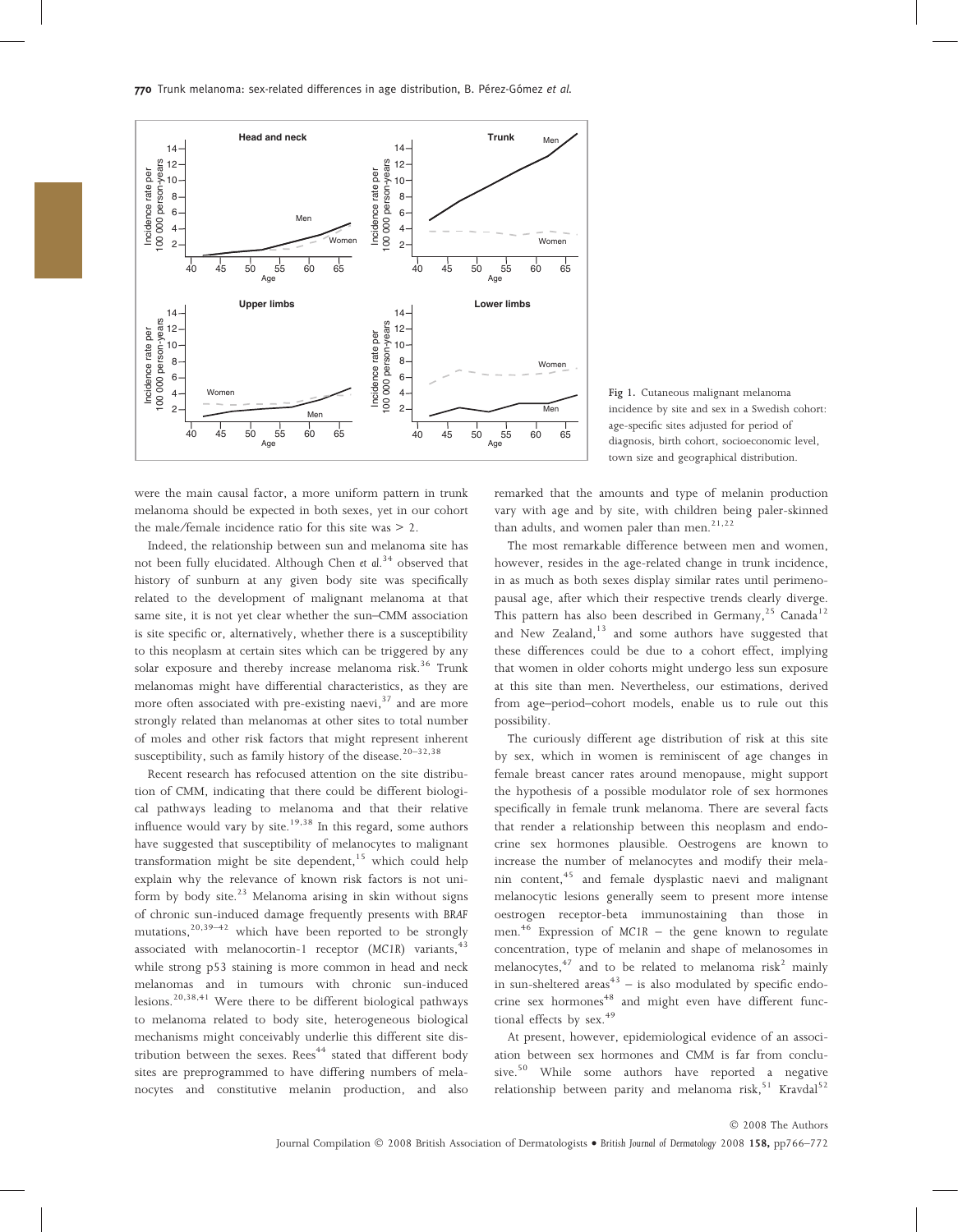and Kaae et al.<sup>53</sup> reported a similar association between number of children and fathers, suggesting a role for lifestyle factors rather than sex hormones. Oral contraceptives have also been suggested as a potential risk factor, although a recent meta-analysis did not support this association.<sup>11</sup> On the other hand, overweight postmenopausal women, who are known to have a higher risk of endometrial and breast cancer after menopause, due to increased levels of circulating oestrogen,<sup>54</sup> might also have a higher risk of CMM development.<sup>50</sup> However, few site-specific studies have addressed reproductive and hormonal factors, those that have been conducted are too small to yield valid information.<sup>55,56</sup> and the possible role of sex hormones in trunk melanoma therefore still remains to be studied.

In conclusion, if there are different aetiological pathways that might give rise to melanoma, a possible interaction between site and sex should be borne in mind, thereby opening avenues for new research, with the trunk being the most likely candidate for further in-depth exploration. At the present time, clear information in this area is lacking and so, in this era of molecular epidemiology, classical epidemiological variables, such as age and sex, might still be capable of furnishing essential clues and should not be overlooked.

## Acknowledgments

The authors thank Michael Benedict for his help with the English, and M.J. Sánchez del Corral and P. Lozano for their assistance with the bibliographic material.

## References

- 1 Bressac-de-Paillerets B, Avril MF, Chompret A et al. Genetic and environmental factors in cutaneous malignant melanoma. Biochimie 2002; 84:67–74.
- 2 Palmer JS, Duffy DL, Box NF et al. Melanocortin-1 receptor polymorphisms and risk of melanoma: is the association explained solely by pigmentation phenotype? Am J Hum Genet 2000; 66:176-86.
- 3 Armstrong BK, Kricker A. How much melanoma is caused by sun exposure? Melanoma Res 1993; 3:395–401.
- 4 Eklund G, Malec E. Sunlight and incidence of cutaneous malignant melanoma. Effect of latitude and domicile in Sweden. Scand J Plast Reconstr Surg 1978; 12:231–41.
- 5 Pérez-Gómez B, Pollan M, Gustavsson P et al. Cutaneous melanoma: hints from occupational risks by anatomic site in Swedish men. Occup Environ Med 2004; 61:117–26.
- 6 Westerdahl J, Olsson H, Ingvar C et al. Southern travelling habits with special reference to tumour site in Swedish melanoma patients. Anticancer Res 1992; 12:1539–42.
- 7 Vagero D. Melanoma and other tumours of the skin among office, other indoor and outdoor workers in Sweden 1961–1979. Br J Cancer 1986; 53:507-12.
- 8 Pérez-Gómez B, Aragones N, Gustavsson P et al. Cutaneous melanoma in Swedish women: occupational risks by anatomic site. Am J Ind Med 2005; 48:270–81.
- 9 Westerdahl J, Olsson H, Masback A et al. Risk of malignant melanoma in relation to drug intake, alcohol, smoking and hormonal factors. Br J Cancer 1996; 73:1126–31.
- 10 Veierod MB, Thelle DS, Laake P. Diet and risk of cutaneous malignant melanoma: a prospective study of 50,757 Norwegian men and women. Int J Cancer 1997; 71:600–4.
- 11 Karagas MR, Stukel TA, Dykes J et al. A pooled analysis of 10 case– control studies of melanoma and oral contraceptive use. Br J Cancer 2002; 86:1085–92.
- 12 Elwood JM, Gallagher RP. Body site distribution of cutaneous malignant melanoma in relationship to patterns of sun exposure. Int J Cancer 1998; 78:276–80.
- 13 Bulliard JL. Site-specific risk of cutaneous malignant melanoma and pattern of sun exposure in New Zealand. Int J Cancer 2000; 85:627–32.
- 14 Armstrong BK, Kricker A. Cutaneous melanoma. Cancer Surv 1994; 20:219–40.
- 15 Green A. A theory of site distribution of melanomas: Queensland, Australia. Cancer Causes Control 1992; 3:513–16.
- 16 MacLennan R, Kelly JW, Rivers JK et al. The Eastern Australian Childhood Nevus Study: site differences in density and size of melanocytic nevi in relation to latitude and phenotype. J Am Acad Dermatol 2003; 48:367–75.
- 17 Kwan TY, Belke TW, Enta T. Sex differences in the anatomical distribution of melanocytic nevi in Canadian Hutterite children. J Cutan Med Surg 2000; 4:58–62.
- 18 Autier P, Boniol M, Severi G et al. Sex differences in numbers of nevi on body sites of young European children: implications for the etiology of cutaneous melanoma. Cancer Epidemiol Biomarkers Prev 2004; 13:2003–5.
- 19 Rivers JK. Is there more than one road to melanoma? Lancet 2004; 363:728–30.
- 20 Whiteman DC, Watt P, Purdie DM et al. Melanocytic nevi, solar keratoses, and divergent pathways to cutaneous melanoma. J Natl Cancer Inst 2003; 95:806–12.
- 21 Masback A, Westerdahl J, Ingvar C et al. Clinical and histopathological characteristics in relation to aetiological risk factors in cutaneous melanoma: a population-based study. Melanoma Res 1999; 9:  $2 - 97$ .
- 22 Siskind V, Whiteman DC, Aitken JF et al. An analysis of risk factors for cutaneous melanoma by anatomical site (Australia). Cancer Causes Control 2005; 16:193–9.
- 23 Cho E, Rosner BA, Colditz GA. Risk factors for melanoma by body site. Cancer Epidemiol Biomarkers Prev 2005; 14:1241-4.
- 24 Bulliard JL, Cox B, Semenciw R. Trends by anatomic site in the incidence of cutaneous malignant melanoma in Canada, 1969–93. Cancer Causes Control 1999; 10:407–16.
- 25 Stang A, Stabenow R, Eisinger B et al. Site- and gender-specific time trend analyses of the incidence of skin melanomas in the former German Democratic Republic (GDR) including 19351 cases. Eur J Cancer 2003; 39:1610-18.
- 26 Barlow L, Eklund G. [Opening of a new database for research scientists. FoB 60 and 70 linked with the cancer registry]. Lakartidningen 1995; 92:1344, 1347.
- 27 Andersen A, Barlow L, Engeland A et al. Work-related cancer in the Nordic countries. Scand J Work Environ Health 1999; 25:1–116.
- 28 Centre for Epidemiology. Cancer Miljöregistret 1960–1970 [Cancer Environment Register 1960–1970]. EpC Rapport 4. Stockholm: Swedish National Board of Health and Welfare, 1994 [in Swedish].
- 29 Clayton D, Schifflers E. Models for temporal variation in cancer rates. II: Age–period–cohort models. Stat Med 1987; 6:469–81.
- 30 De Carli A, La Vecchia C. Age, period and cohort models: review of knowledge and implementation in GLIM. Riv Stat Appl 1987; 20:397–410.
- 31 Swedish Cancer Registry. Cancer Incidence in Sweden 2005. Stockholm: Center of Epidemiology, The National Board of Health and